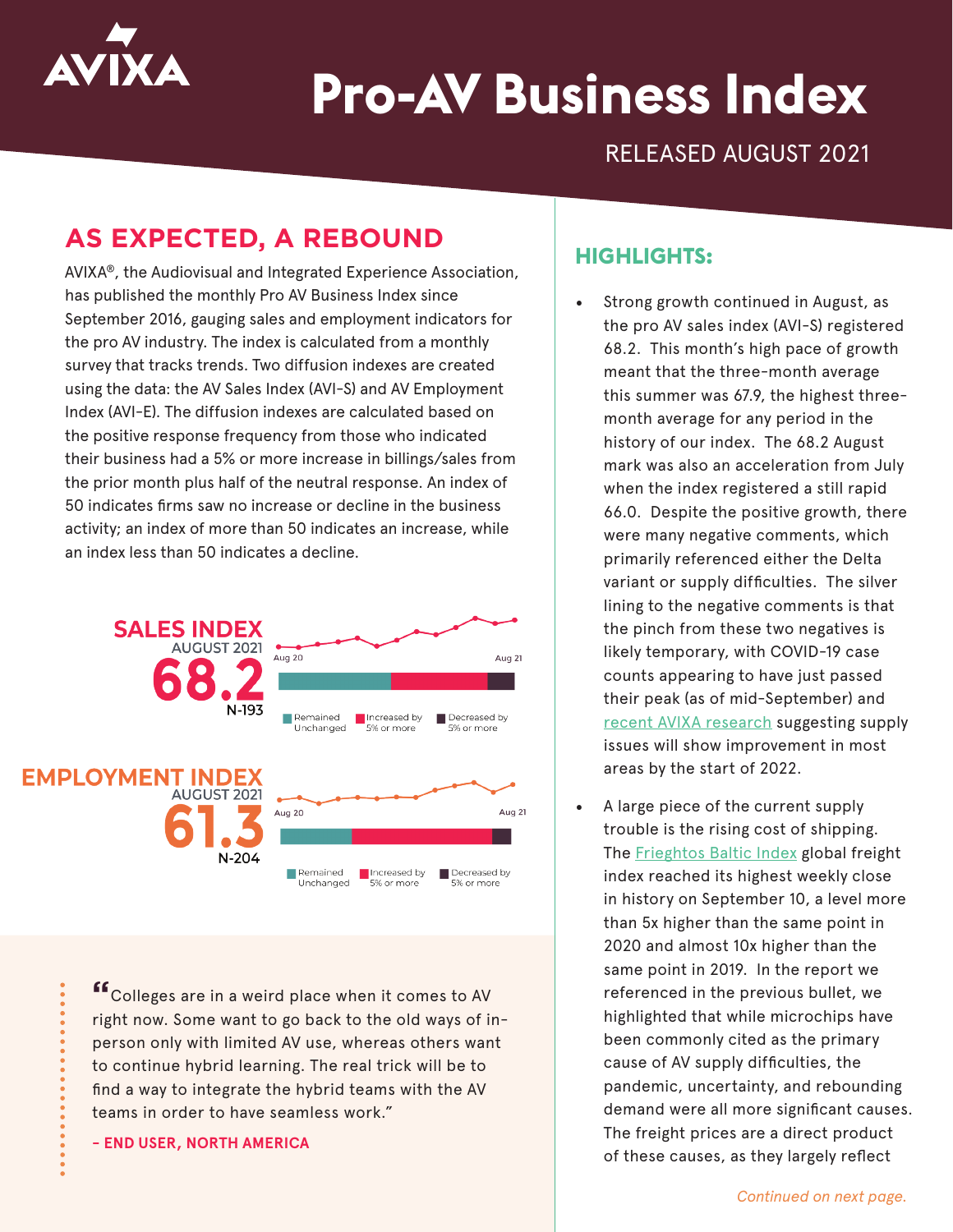

# **HIGHLIGHTS:** *(continued)*

pandemic-caused port and border closures, with this summer's demand rebound an exacerbating factor.

• Before August, the July AV employment index (AVI-E) was a disappointment, coming in substantially lower than June and showing only modest payroll growth. In our write-up about the results, we predicted a rebound for August. Happily, we can now report that a rebound is exactly what happen, as the AVI-E accelerated from 55.7 in July to 61.3 in August. In the wider economy, the news was less positive. The U.S. employment market added only 235,000 jobs in August, well under the 720,000 that economists had been predicting. The leisure and hospitality sector was one of the harder hit sectors in August, while education and professional and business services added significant numbers of jobs. Integrators and AV suppliers can expect to see some of this pattern reflected on their project pipeline in the short term.

# **INTERNATIONAL OUTLOOK**

In line with expectations, the gap between sales growth in North America and the rest of the world continued to shrink in August. In the initial reading for August, North American growth decelerated slightly from 69.3 to 68.3, while the rest of world growth accelerated a half-point from 66.7 to 67.2.<sup>2</sup> This now marks seven consecutive months of accelerating sales growth for the rest of world category, while the slight deceleration in North America snapped a seven-month acceleration streak for the region. Going forward, we expect to see further acceleration in both regions, though it may not happen next month; supply issues and the pandemic are both significant headwinds, and growth is already at a remarkably high pace.



*Global regional indexes are three-month moving averages (based on prior, forward and current months) due to relative small ample size.*

**"**With [the Delta variant] running around now, a lot of clients are again dialing back their wants and needs. Business was picking up as things were getting back to normal, now however they have dropped a little."

#### **– INTEGRATOR, NORTH AMERICA**

1 International regions include Europe, Latin America, Middle East/Africa, Asia-Pacific

2 Due to the small sample, the North American and International indexes are based on a 3-month moving average. August 2021 index is preliminary, based on the average of July 2021 and August 2021 and will be final with September 2021 data in the next report.